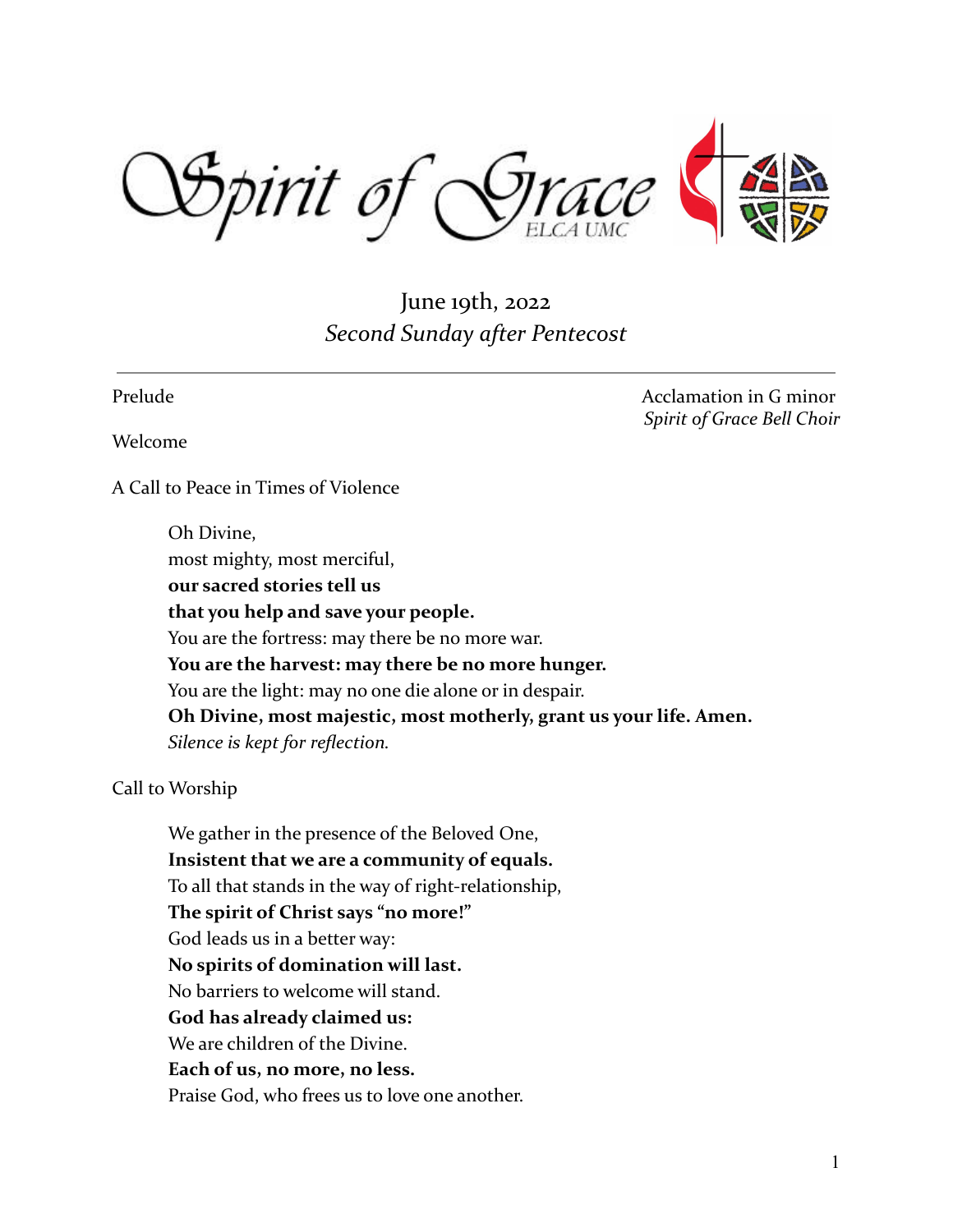Confession & Forgiveness

Blessed be the holy Trinity,  $\pm$  one God, whose steadfast love endures forever. **Amen.** Let us confess our sin in the presence of God and of one another.

*Silence is kept for reflection.*

Merciful God,

**we confess that we have not followed your path but have chosen our own way. Instead of putting others before ourselves, we long to take the best seats at the table. When met by those in need, we have too often passed by on the other side. Set us again on the path of life. Save us from ourselves and free us to love our neighbors. Amen.** Hear the good news! God does not deal with us according to our sins but delights in granting pardon and mercy. In the name of  $+$  Jesus Christ, your sins are forgiven. You are free to love as God loves. **Amen.**

Opening Hymn Baptized in Water – TFWS 2248 *verses 1, 2, and 3*

Greeting & Prayer of the Day

The grace of our Lord, Jesus Christ, the love of God, and the communion of the Holy Spirit be with you all.

### **And also with you.**

Let us pray. God of community, who draws us together - teach us how to turn our eyes towards the margins – towards those who have been cast out, abandoned, and forgotten. When forces of evil try to tear us apart, send your healing Spirit to weave us back together. Help us to remember that we were all created in our beloved image, and all people are worthy of dignity, love, and support in their life. **Amen.**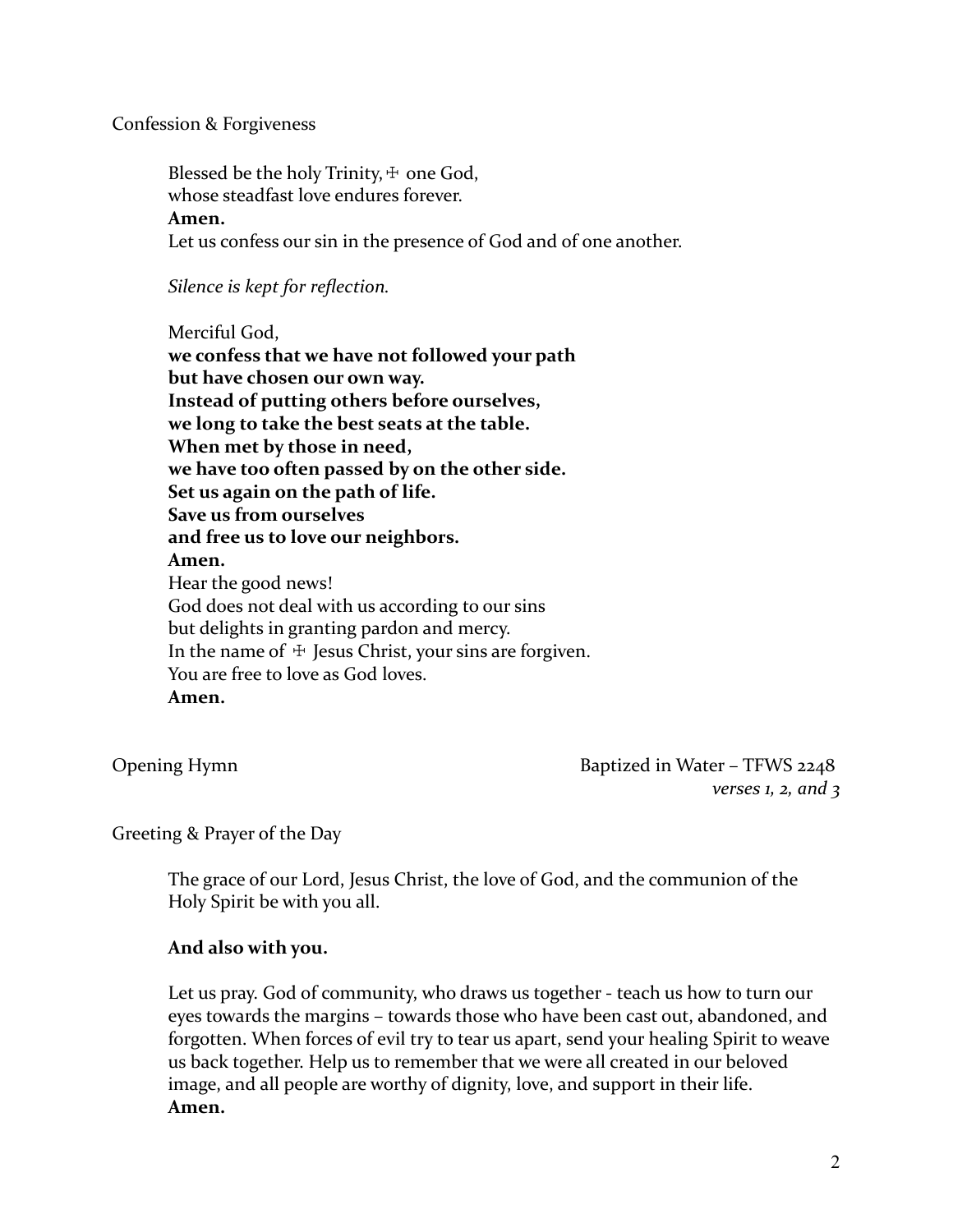First Reading: Galatians 3: 23-29

Before faith came, we were under the constraint of the Law, locked in until the faith that was coming would be revealed. In other words, the Law was our monitor until Christ came to bring about our justification through faith. But now that faith is here, we are no longer in the monitor's charge.

Each one of you is a child of God because of your faith in Jesus. All of you who have been baptized into Christ have clothed yourself with Christ. In Christ there is no Jew or Greek, slave or citizen, male or female. All are one in Christ Jesus. Furthermore, if you belong to Christ, you are the offspring of Abraham, which means you inherit all that was promised.

Word of God, Word of Life **Thanks be to God.**

### Psalm 22:19-28

But you, YHWH, don't be far off! My strength, hurry to help me! **Rescue my life from the sword, my dear life from the power of these dogs!** Save me from the lion's mouth, my poor soul from the wild bull's horns! **Then I will proclaim your Name to my sisters and brothers, and praise you in the full assembly:** "You who worship YHWH, give praise! Daughters of Leah, daughters of Rachel, glorify YHWH! Sons of Jacob, fall down and worship! **For God has not despised – not disdained – the suffering of those in pain! God didn't hide but answered them when they cried for help!"** You are the theme of my praise in the Great Assembly, and I will fulfill my vows in the presence of your worshipers. **Those who are poor will eat and be satisfied, those who seek you will give you praise – long life to their hearts!** The whole earth, from one end to the other will remember and come back to you. **For yours is the kindom, you Ruler of nations!**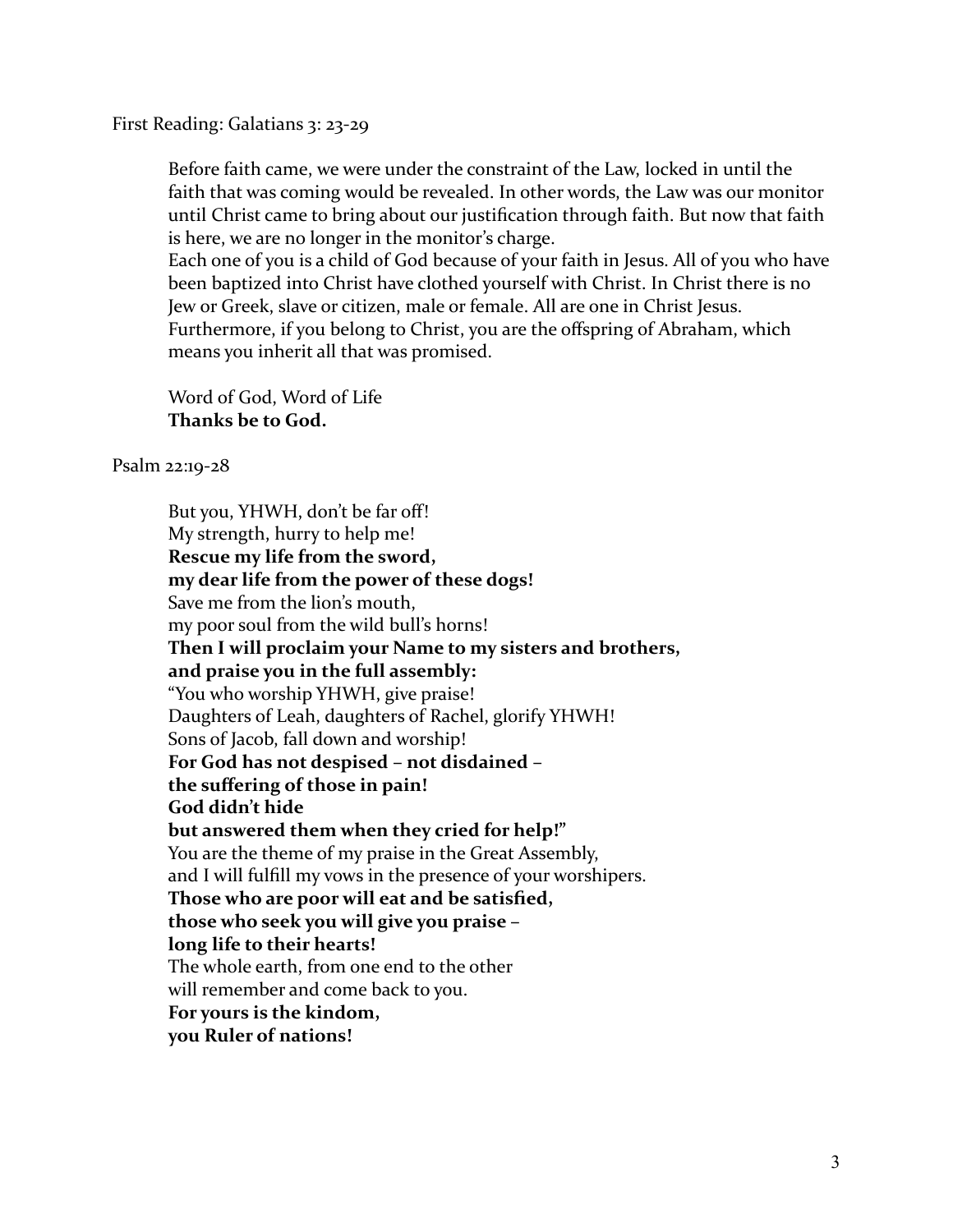The Holy Gospel according to Luke the 8th chapter.

Gospel: Luke 8:26-39

stepping from the boat when he was met by a person from the town who was possessed by demons. The demoniac had not worn clothes for a long time, and was homeless, living among the tombs instead.

They came to the region of the Gerasenes, which is opposite Galilee. Jesus was

Seeing Jesus, the individual cried out and fell at his feet, shouting loudly, "What do you want with me, Jesus, Only Begotten of the Most High God? I beg you, don't torture me!" – for Jesus was ordering the unclean spirit to come out of the person. This spirit had seized the demoniac many times in the past, who then needed to be restrained with chains and shackles and kept under guard – yet every time, the possessed person would break the bonds and be driven by the demon into deserted places.

"What is your name?" Jesus asked.

"Legion," it replied, because many demons had entered the person. And they pleaded with Jesus not to order them to depart into the abyss.

A large herd of pigs was feeding nearby on the hillside. The demons pleaded with Jesus to allow them to enter the swine, and he gave them permission. The demons left the person and entered the pigs, and the herd rushed down the hillside into the lake and drowned.

When the swineherds saw what had happened, they ran away to tell the story in town and throughout the countryside. The local residents came out to see what happened. And as they approached Jesus, they also saw the exorcized person sitting at Jesus' feet, clothed and of a right mind. And they were afraid. THose who had witnessed it told the others how the possessed one had been made whole. Panic overcame the whole population of the region of the Gerasenes, and they asked Jesus to leave them.

When Jesus had gotten into the boat to leave, the person who had been healed asked to go with him. But Jesus said, "No, go back home and tell everyone what God has done for you." So the one who had been made whole went off and proclaimed throughout the region what Jesus had accomplished.

Word of God for the people of God. **Thanks be to God.**

Sermon **Rev. Miranda Bermes-Goller** 

Hymn of the Day How Sweet the Name of Jesus Sounds – ELW 620 *verses 1, 2, and 5*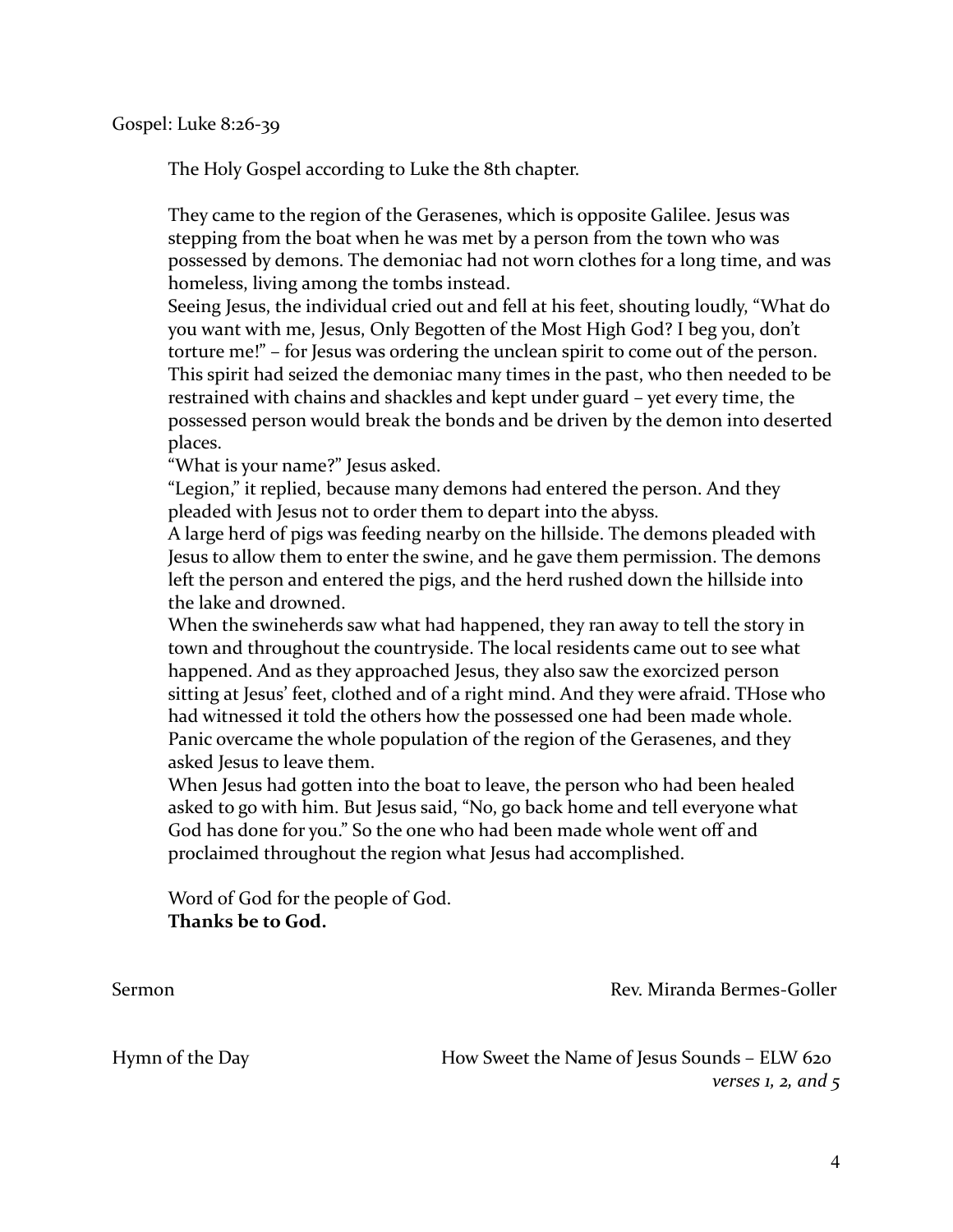Affirmation of Faith – Ionian Creed

*Please stand as you are able as we confess our faith in God together using the words of our common creed:*

**We believe in God above us, maker and sustainer of all life, of sun and moon, of water and earth, of male and female. We believe in God beside us, Jesus Christ, the word made flesh, born of a woman, servant of the poor, tortured and nailed to a tree. A man of sorrows, and acquainted with grief, he died alone and forsaken. He descended into the earth to the place of death. On the third day he rose from the tomb. He ascended into heaven, to be everywhere present throughout all ages, and His kingdom will come on earth. We believe in God within us, the Holy Spirit burning with Pentecostal fire, life-giving breath of the Church, Spirit of healing and forgiveness, source of all resurrection and of eternal life. Amen**

Joys & Concerns

*If you have any joys, concerns, or prayer requests to share, please type them into the comment section of the livestream so that we may lift them up together as a community.*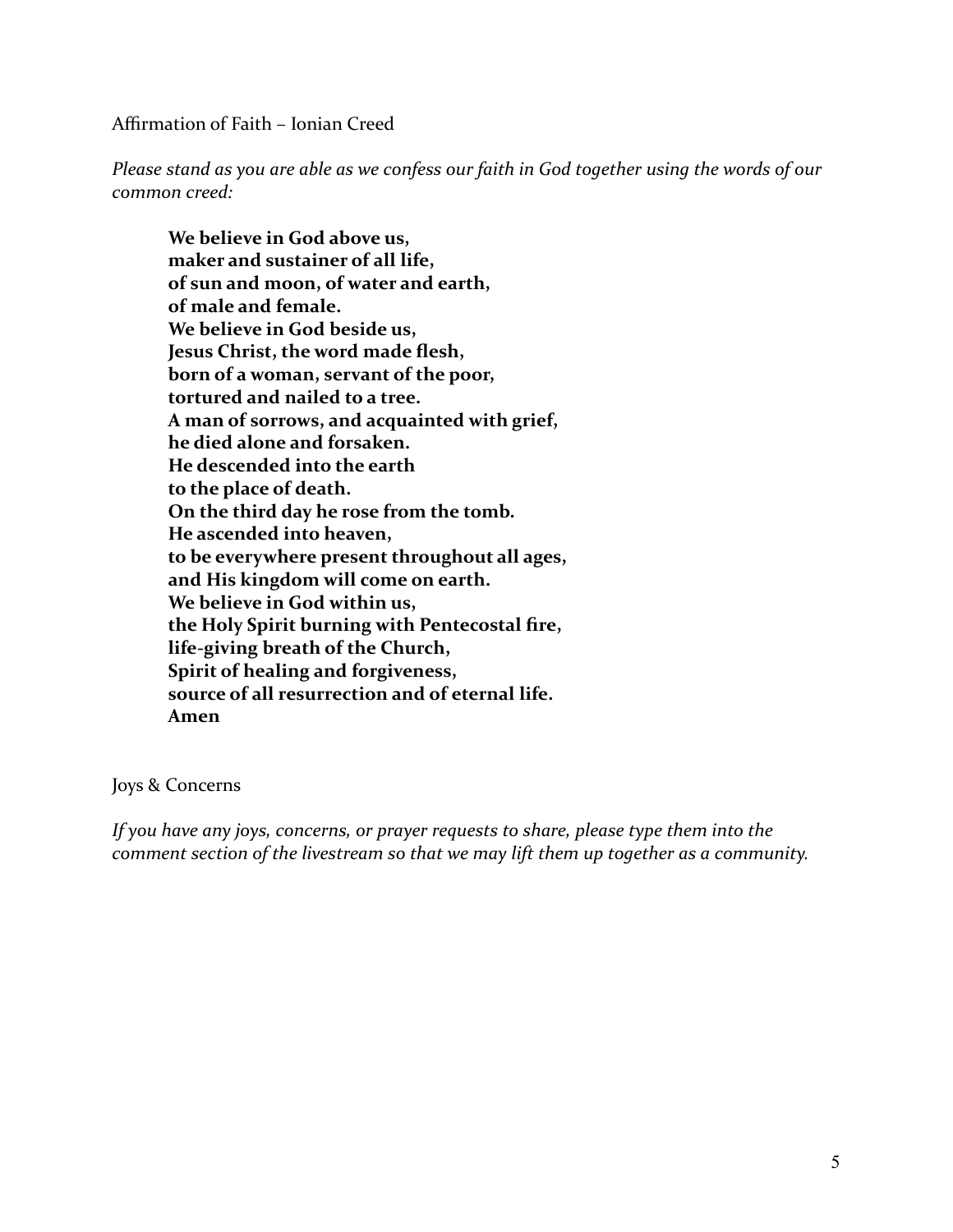### Prayers of the People

United in Christ and guided by the Spirit, we pray for the church, the creation, and all in need.

### *A brief silence.*

You hear the cries of the earth. Restore places where land, air, and waterways have been harmed. Guide us to develop and implement sources of energy and food production that do not destroy the earth. God in your mercy, **hear our prayer.**

You hear the cries of those who are marginalized or cast out. On this Juneteenth observance, guide us continually toward the end of oppression in all its forms, especially white supremacy. Bring true freedom and human flourishing to all your beloved children.

God in your mercy, **hear our prayer.**

You hear the cries of those who suffer. Come to the aid of all who are homeless, naked, hungry, and sick. Bring peace to any experiencing mental illness, that they can clearly recognize your loving presence. God in your mercy,

### **hear our prayer.**

You hear the cries of those who celebrate and those who grieve on this Father's Day. Nurture mutual love and tender care in all relationships. Comfort those for whom this day brings sadness or longing. God in your mercy,

### **hear our prayer.**

God of peace, we pray for victims of war and violence across the world. Guide and protect those who stand with the vulnerable and advocate for the oppressed. Send your Spirit to show us how to turn swords into plowshares, that nations might work together to create a culture of peace. God in your mercy,

# **hear our prayer.**

### *Here other intercessions may be offered.*

Since we have such great hope in your promises, O God, we lift these and all of our prayers to you in confidence and faith; through Jesus Christ our Savior. **Amen.**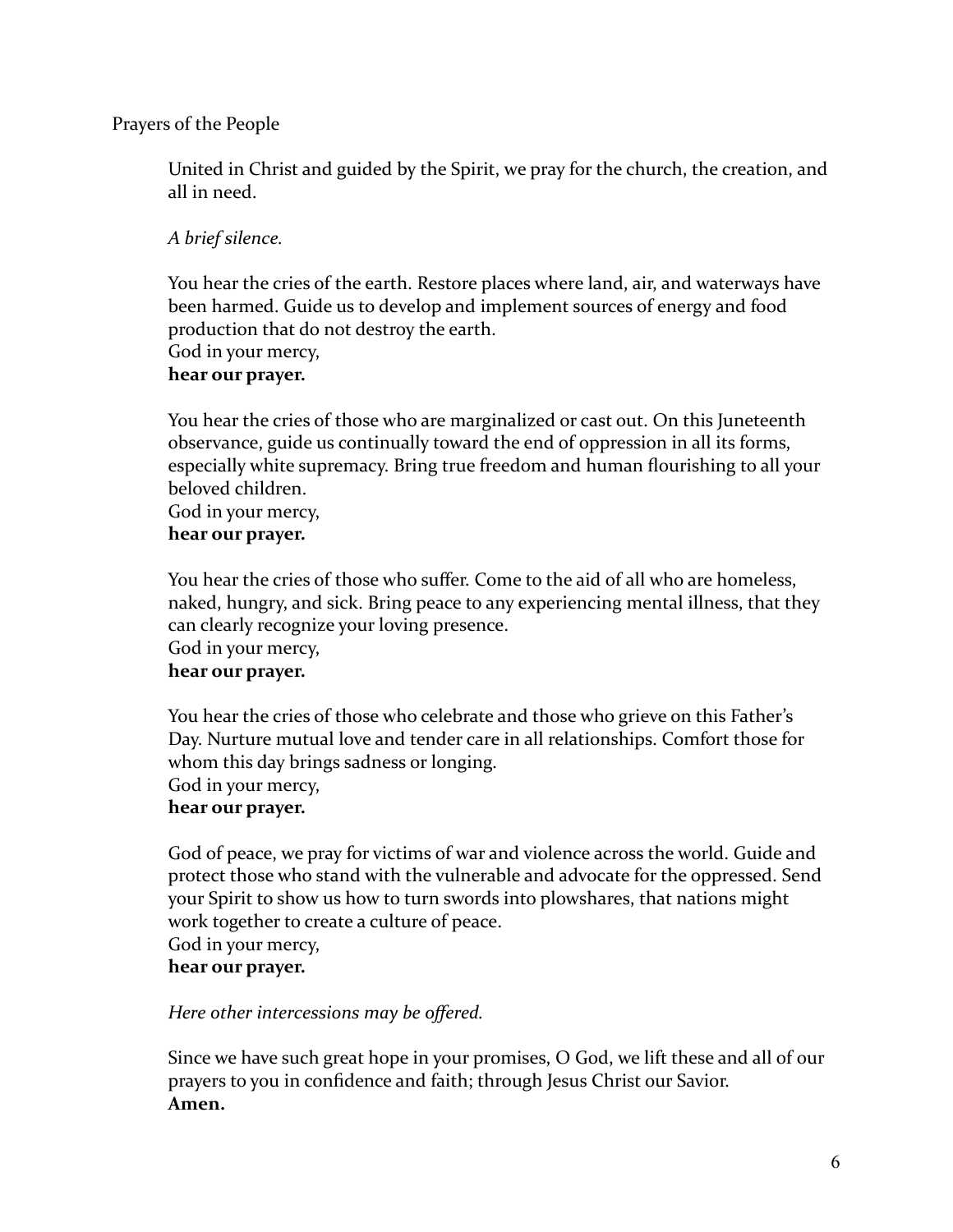Offering **Community Community** All Things Bright and Beautiful *Spirit of Grace Bell Choir*

> *At this time, if you are willing and able, please consider giving to Spirit of Grace Church to support our ongoing ministry. Checks can be mailed to 1140 Tucker Road, Hood River OR, 97031. Online Donations can be made through the link below:* Spirit [of Grace Church](https://tithe.ly/give?c=5079834)

### Offertory Prayer

God of abundance: you have set before us a plentiful harvest. As we feast on your goodness, strengthen us to labor in your field, and equip us to bear fruit for the good of all, in the name of Jesus. Amen.

### **The Great Thanksgiving**

**Preface - TFWS 2257-a**

It is right, and a good and joyful thing, always and everywhere to give thanks to you, Almighty God, creator of heaven and earth. Before the mountains were brought forth, or you had formed the earth, from everlasting to everlasting, you alone are God. You created light out of darkness and brought forth life on the earth. You formed us in your image and breathed into us the breath of life. When we turned away, and our love failed, your love remained steadfast. You delivered us from captivity, made covenant to be our sovereign God, and spoke to us through your prophets.

And so, with your people on earth and all the company of heaven we praise your name and join their unending hymn:

**Sanctus - TFWS 2257-b**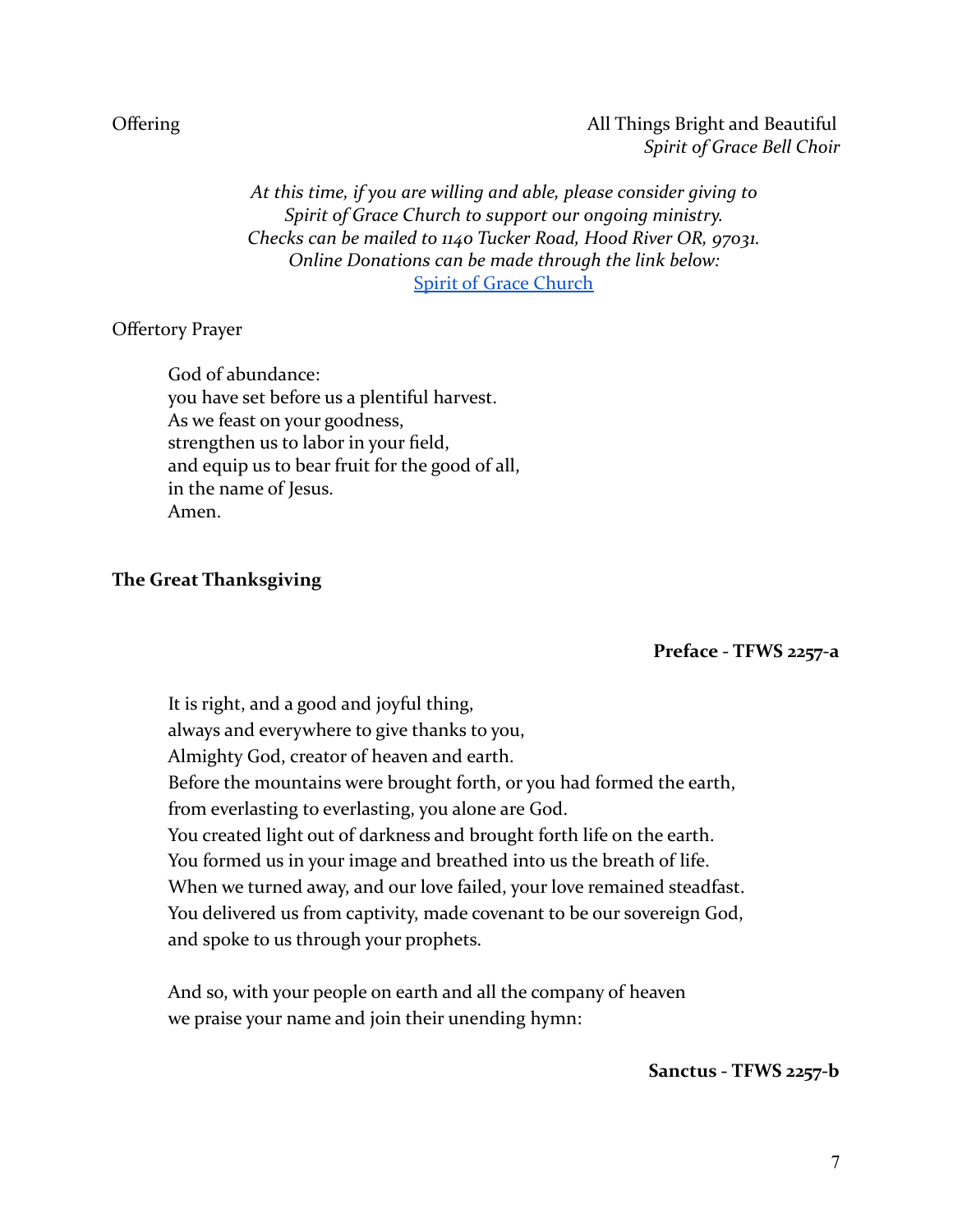Holy are you, and blessed is your Son Jesus Christ, in whom you have revealed yourself, our light and our salvation. In his baptism and in table fellowship he took his place with sinners. Your Spirit anointed him to preach good news to the poor, to proclaim release to the captives and recovering of sight to the blind, to set at liberty those who are oppressed, and to announce that the time had come when you would save your people.

By the baptism of his suffering, death, and resurrection you gave birth to your Church, delivered us from slavery to sin and death, and made with us a new covenant by water and the Spirit. On the night in which he gave himself up for us, he took bread, gave thanks to you, broke the bread, gave it to his disciples, and said: "Take, eat; this is my body which is given for you. Do this in remembrance of me."

When the supper was over he took the cup, gave thanks to you, gave it to his disciples, and said: "Drink from this, all of you; this is my blood of the new covenant, poured out for you and for many for the forgiveness of sins. Do this, as often as you drink it, in remembrance of me."

And so, in remembrance of these your mighty acts in Jesus Christ, we offer ourselves in praise and thanksgiving as a holy and living sacrifice, in union with Christ's offering for us, as we proclaim the mystery of faith.

**Memorial Acclamation - TFWS 2257-c**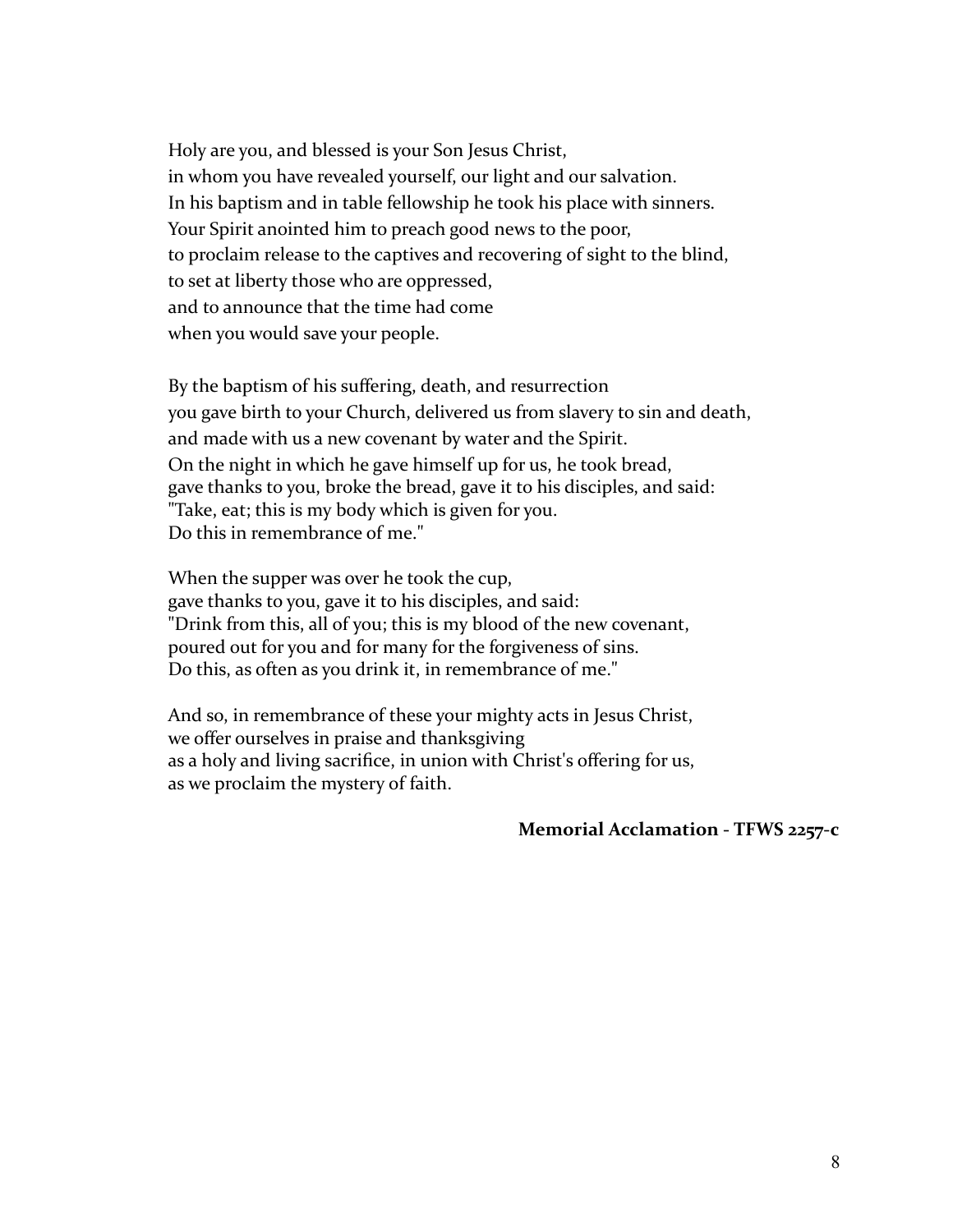Pour out your Holy Spirit on us gathered here, and on these gifts of bread and wine. Make them be for us the body and blood of Christ, that we may be for the world the body of Christ, redeemed by his blood.

By your Spirit make us one with Christ, one with each other, and one in ministry to all the world, until Christ comes in final victory, and we feast at his heavenly banquet.

Through your Son Jesus Christ, with the Holy Spirit in your holy Church, all honor and glory is yours, almighty God, now and forever.

### **Great Amen - TFWS 2257-d**

Gathered together by the Holy Spirit, let us pray as Jesus taught us, using the language you are most familiar with - the language of your heart.

**Our Father in heaven, hallowed be your name, your kingdom come, your will be done, on earth as in heaven.**

**Give us today our daily bread. Forgive us our sins as we forgive those who sin against us.**

**Save us from the time of trial and deliver us from evil.**

**For the kingdom, the power, and the glory are yours, now and forever. Amen.**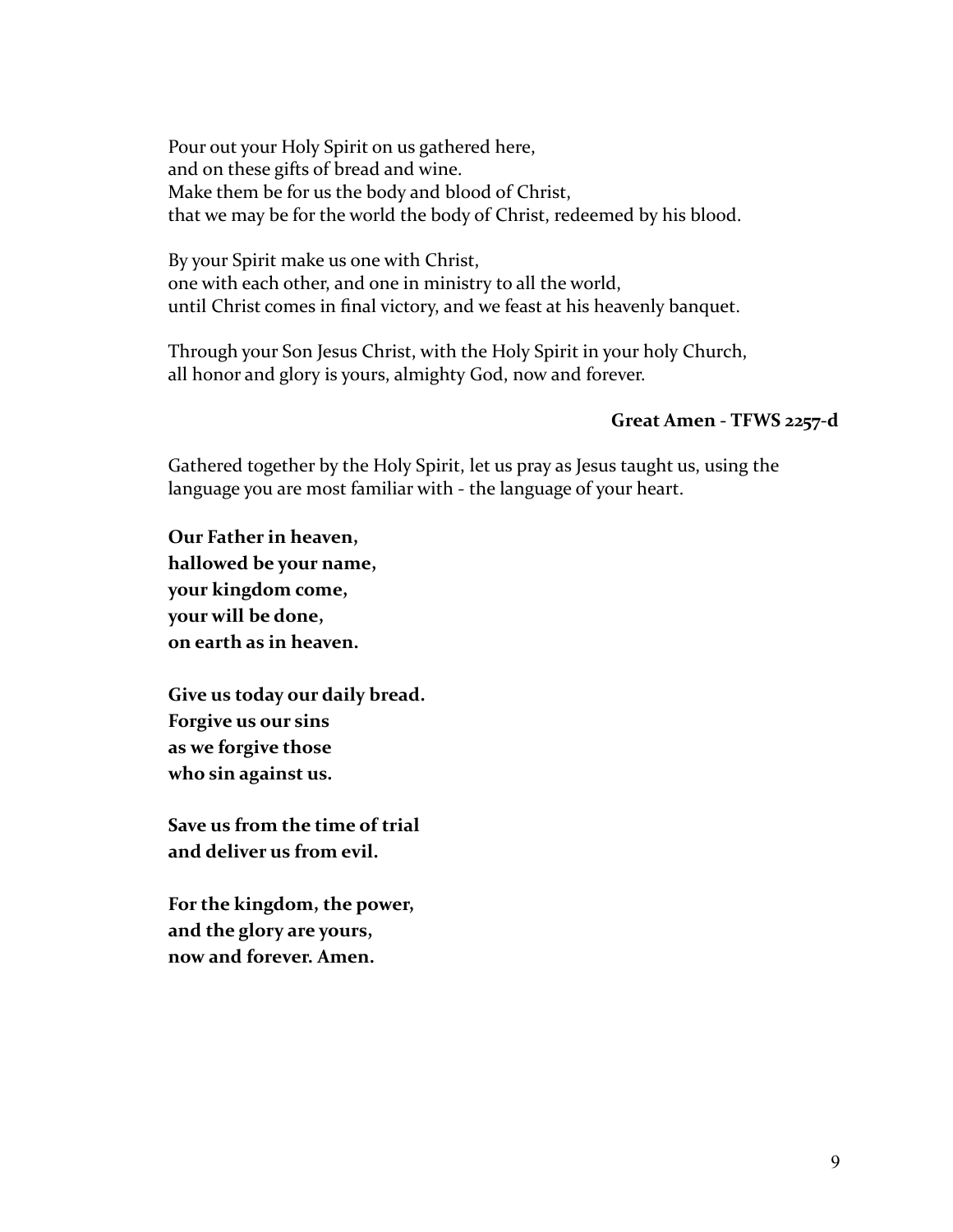### *Instructions for Communion*

- *● First and foremost, this is Christ's table, and no human can place a barrier before it. All are welcome at this feast of abundance, regardless of age, faith, or any other human distinction.*
- *● Ushers will dismiss you by row, starting with one side of the sanctuary before moving on to the other. Come forward through the center aisle and return to your seat via the outer aisle. If you wish to receive communion from your seat, please let an usher know so that we may serve you accordingly.*
- *● As you come forward, we ask that you keep your mask on, and only briefly remove or lift it to receive the elements. You may also choose to bring them with you back to your seat.*
- *● We have bread and gluten free wafers available as well as both wine and grape juice. The wine is the red liquid and the grape juice is the clear.*
- *● If you do not wish to receive communion, you may either stay in your seat and use this time for contemplation and meditation, or you may come forward to receive a blessing. If you wish to receive a blessing, simply cross your arms in front of your chest to make your desire known.*

This table of bread and wine has now been made ready. So come to this table, You who have much faith and you who would like to have more; you who have been here often and you who have not been here long you who have tried to follow Jesus, and you who have failed; Come and eat. It is Christ who invites us all to meet him here.

### *Communion Distribution*

### Prayer after Communion

Life-giving God, through this meal you have bandaged our wounds and fed us with your mercy. Now send us forth to live for others, both friend and stranger, that all may come to know your love. This we pray in the name of Jesus. **Amen.**

### Announcements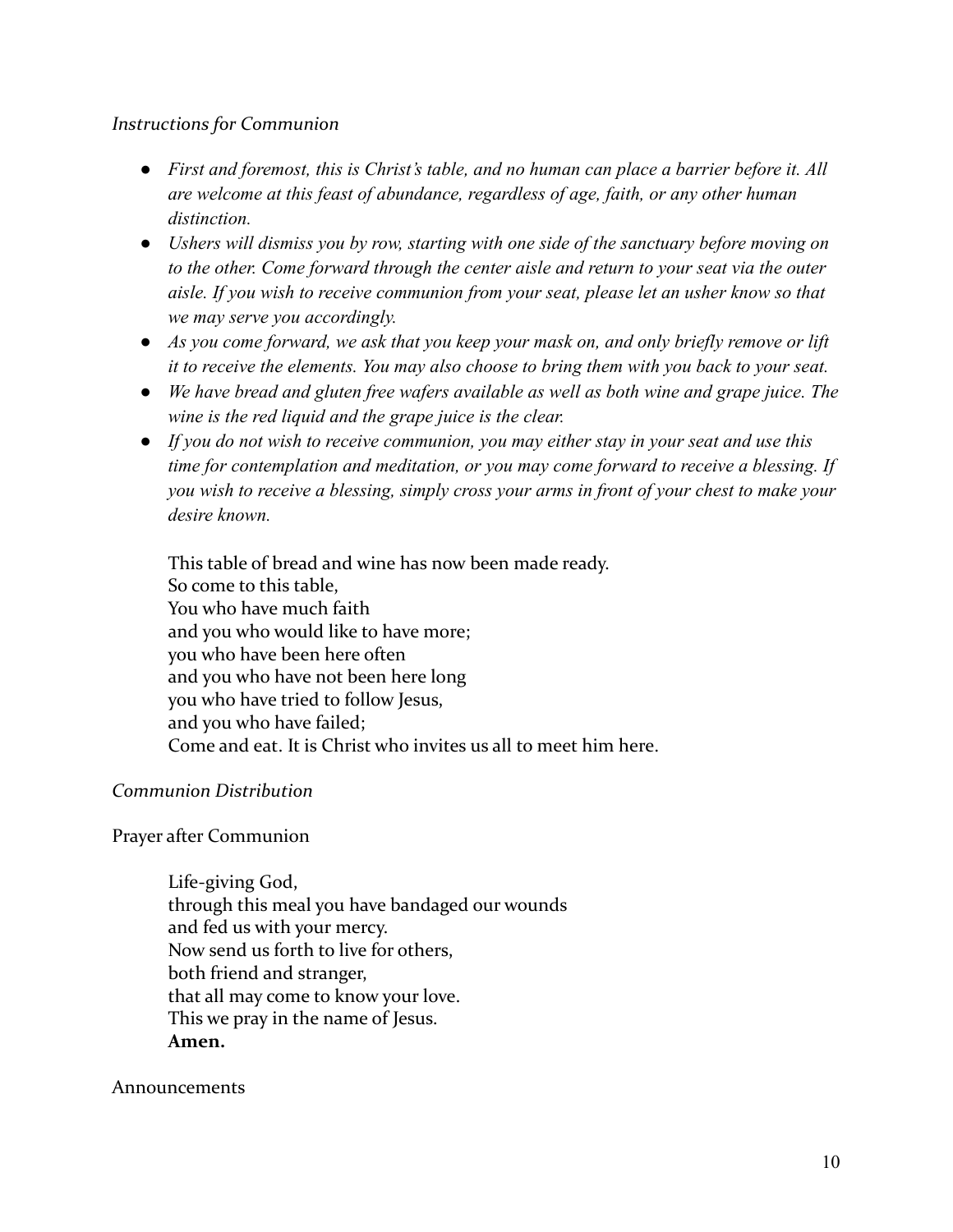Sending Song: I'm So Glad Jesus Lifted Me – ELW 860 *verses 1, 2, and 3*

Blessing

The God of peace, Creator,  $\pm$  Redeemer, and Sustainer, bless you, comfort you, and show you the path of life this day and always. **Amen.**

Dismissal

Go in peace – the Spirit of God is alive in you! **Thanks be to God!**

Ospirit of Grace

1140 Tucker Rd. Hood River, OR 97031 541-386-3993 [www.hoodriverchurch.org](http://www.hoodriverchurch.org)

**Church Office Hours Closed on Fridays**

**Pastor Miranda Bermes-Goller** M-W 9-12, or by appointment [spiritofgracepastor@gmail.com](mailto:spiritofgracepastor@gmail.com)

**Jennifer Fowler, Office Assistant** Monday, Wednesday, Thursday 9:00-2 [office@hoodriverchurch.com](mailto:office@hoodriverchurch.com)

**Linda Boris, Pastoral Assistant** Tuesday 10-1